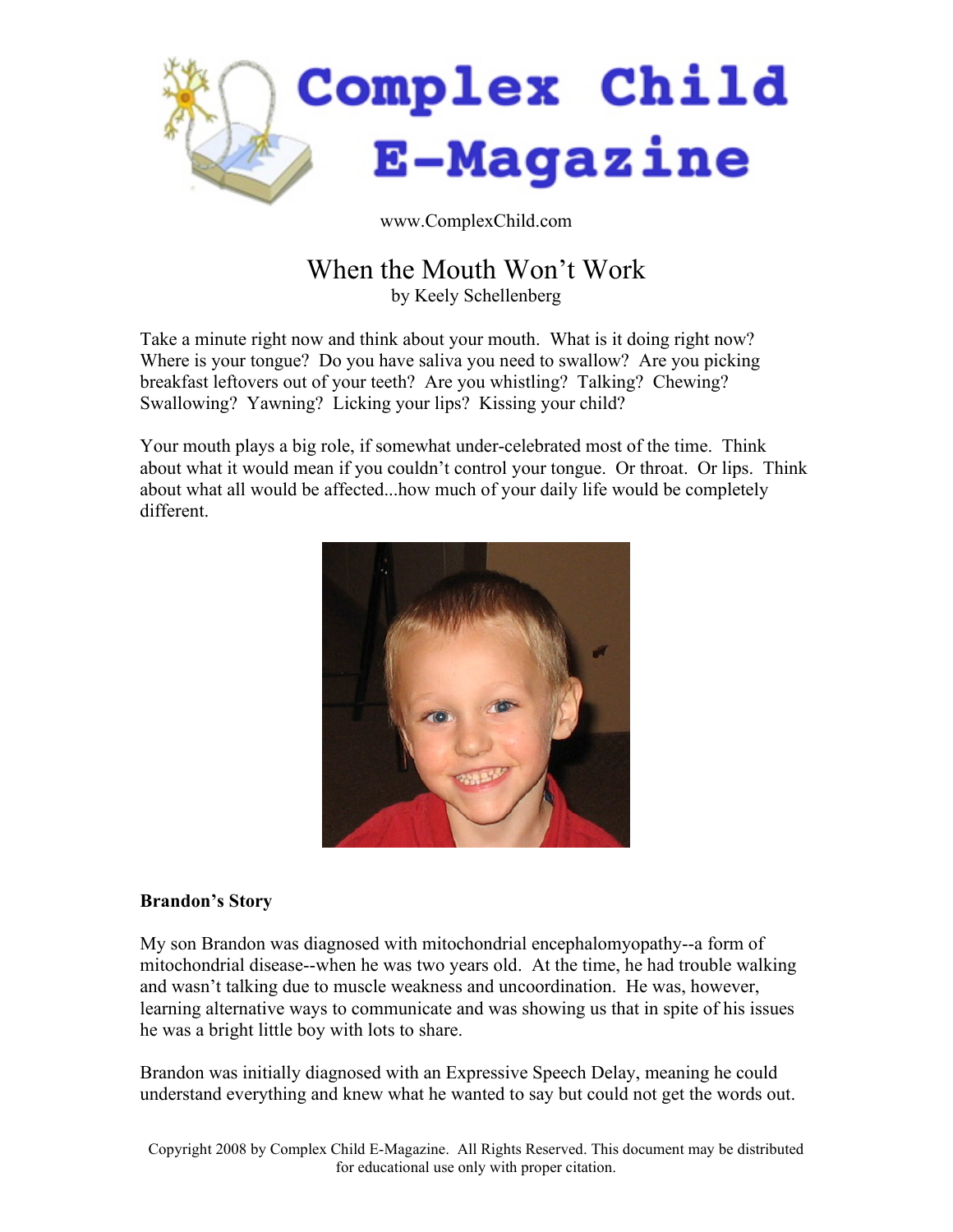As time went on this was changed to a diagnosis of Apraxia of Speech, a disorder in which the brain and the mouth do not communicate properly and spoken speech is difficult or, as in Brandon's case, impossible. Over time this diagnosis was again amended to Global Developmental Dyspraxia when he developed dysphagia (difficulty swallowing). This diagnosis basically extends speech apraxia to include other areas of development.

In Brandon's case, his brain was not communicating messages properly to his mouth, tongue, throat, and the rest of his body. There is no general term to describe what goes on with Brandon or why he struggles. He is considered to have a movement disorder, a broad classification that can include Parkinsons, dystonia, ataxia, and other similar disorders. Basically, his mitochondrial disease has damaged his basal ganglia, the part of his brain that controls movement throughout the body. In his case, the major casualty is his mouth/throat.

#### **Early Speech Solutions**

We tried many therapies for Brandon's speech, including:

- Conventional oral/motor speech therapy: the "mainstream" type you see in public therapy settings
- Vitamin therapy: there are some theories about vitamin E benefiting speech development in children with apraxia
- Vestibular therapy: balance/movement therapy
- PROMPT speech therapy [http://www.promptinstitute.com/]: a school of therapy that focuses on physically training the mouth to create shapes and sounds

In our experience, we saw the most drastic improvement with PROMPT speech therapy. After a few short sessions Brandon was actually saying words! It was astounding how fast it was working for him.

Unfortunately, his disease progressed around that time (at age four) and he started to aspirate (choke on his food). This was when his diagnosis was upgraded to Global Developmental Dyspraxia. After a few weeks of sputtering on drinks and choking on foods, Brandon developed aspiration pneumonia, a potentially life-threatening form of pneumonia caused by food entering the lungs. This pneumonia caused a major regression in speech skills that Brandon never did recover.

To date he has no spoken words at all. We have had to focus on sign language, picture symbols and a lot of yes/no games to communicate with him. His patience far exceeds his age.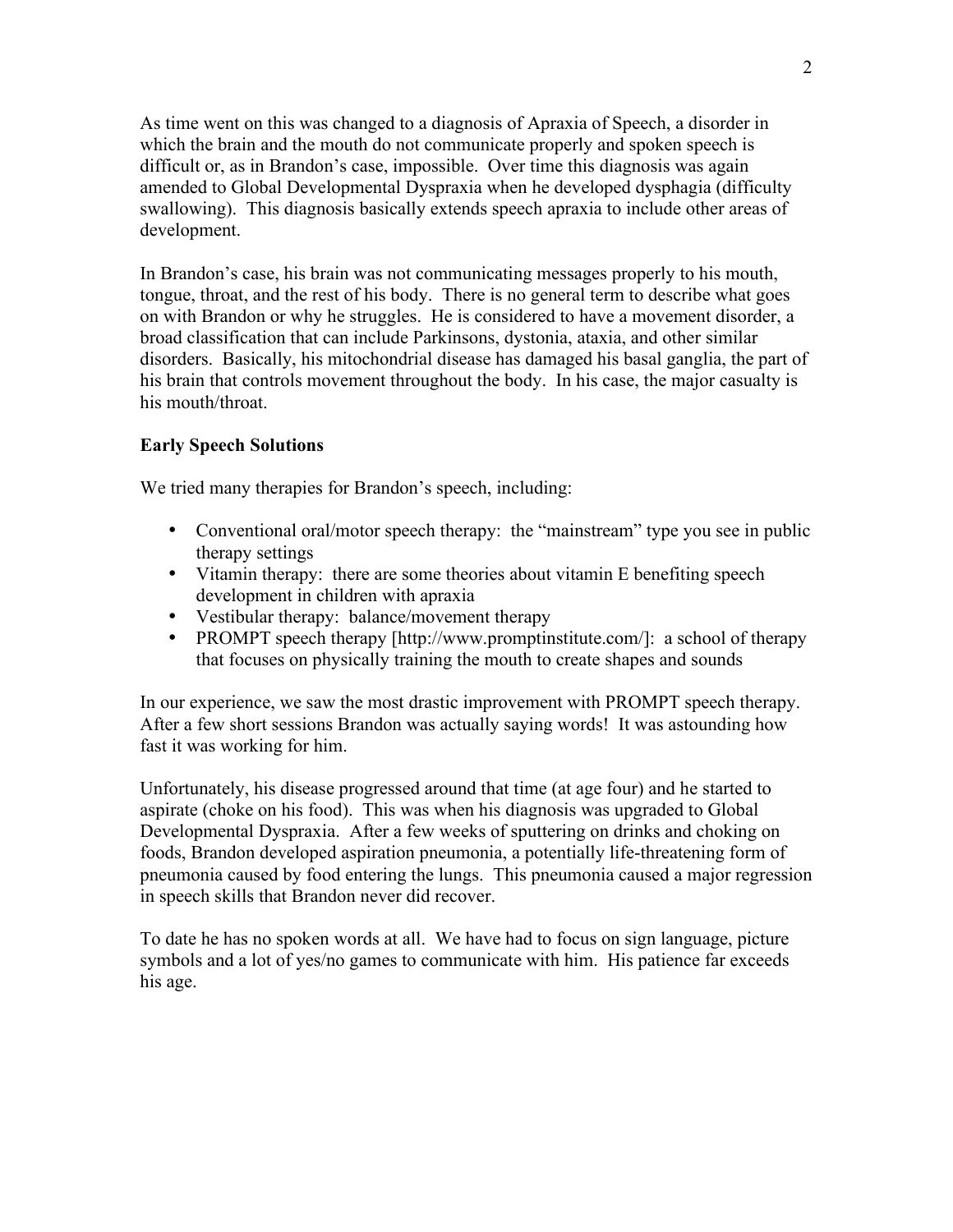### **Solving Eating Problems**

Brandon then had a swallow study done which had him swallow different consistencies laced with barium in front of an X-ray machine to see how food was traveling down his throat. This test showed that he could not safely drink thin liquids or eat food that wasn't pureed like baby food. His throat was not protecting his airway the way it was supposed to, and his mouth had very little control over solids, causing food to "fall" down his throat.

To make food safe for him, he was put on a pureed diet. Brandon can only eat food the consistency of oatmeal. We have found several ways to deal with this. On his worst days we make him a slurry of yogurt, with ground up nuts (mixed nuts), a few teaspoons of canola oil or olive oil, and ground flax. Brandon has in the past gone long stretches of time eating nothing but this and thrived on it. When he is doing reasonably well, however, he does like "real" food, and we work our family meals around this. We've discovered that almost anything can be blended and made to be tasty. Brandon will eat blended potato, steak and broccoli quite happily!



We have a few appliances that are indispensable. The one with the most mileage is the Magic Bullet (http://www.buythebullet.com/). This will blend food to a puree fast and in just the right quantity, and cleanup is very easy. It's also small enough that we can take it when we go out for dinner, go to family gatherings, or travel.

Another handy appliance has been our solid glass blender. When pureeing big batches for freezing it is good to have a solid blender to stand up to abuse. We would do large batches of pea soup or meat stew in our crock pot, blend it all, and then store it in small freezable plastic cups in single serving sizes to pull out when our meal wasn't particularly tasty blended. Pizza, for example, does not blend well.

School lunches are composed of either leftovers from dinner, yogurt cups, applesauce cups, high calorie pudding cups, etc. We have found that Brandon can eat things like